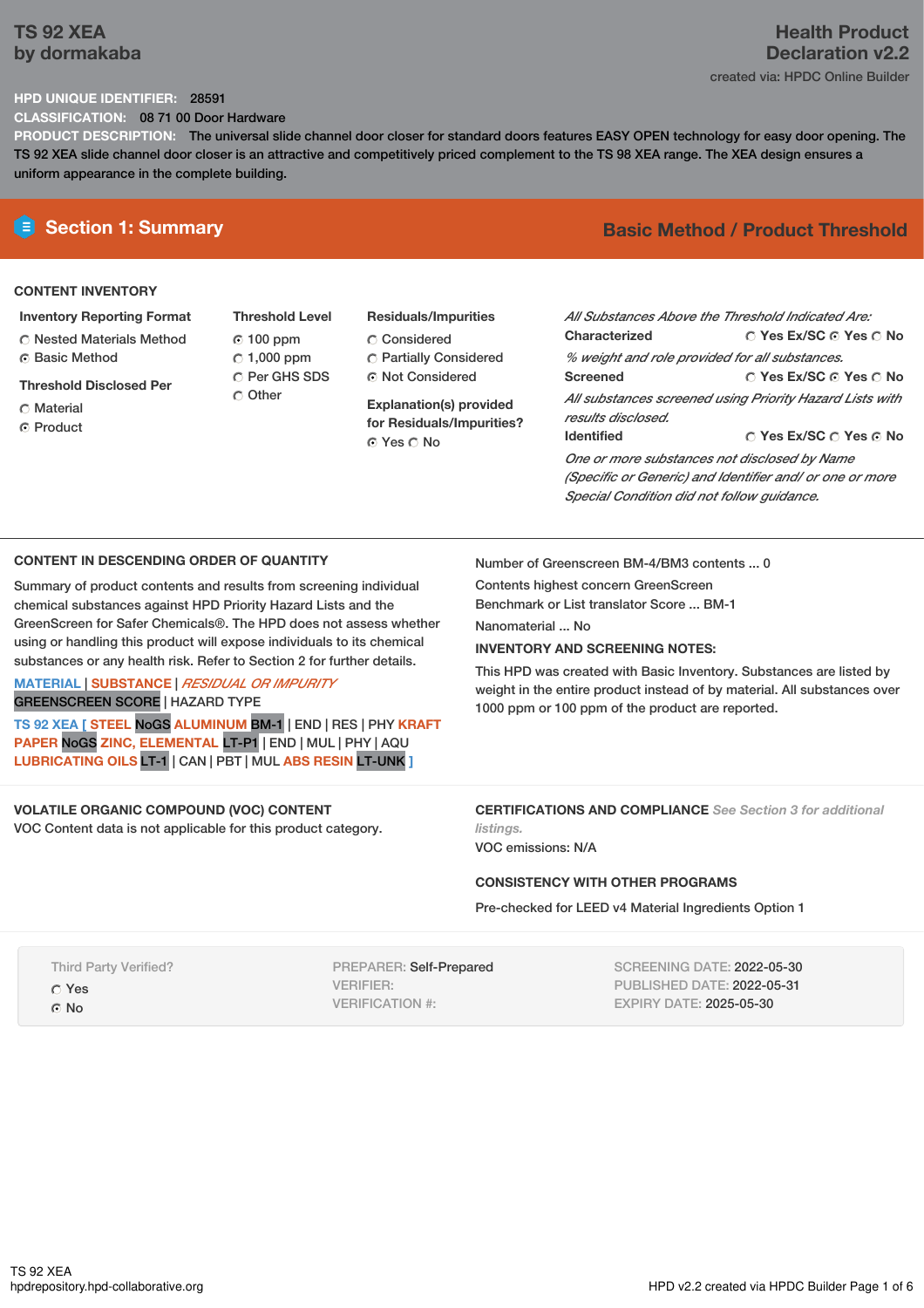This section lists contents in a product based on specific threshold(s) and reports detailed health information including hazards. This HPD uses the *inventory method indicated above, which is one of three possible methods:*

- *Basic Inventory method with Product-level threshold.*
- *Nested Material Inventory method with Product-level threshold*
- *Nested Material Inventory method with individual Material-level thresholds*

Definitions and requirements for the three inventory methods and requirements for each data field can be found in the HPD Open Standard version *2.2, available on the HPDC website at: [www.hpd-collaborative.org/hpd-2-2-standard](https://www.hpd-collaborative.org/hpd-2-2-standard)*

# **TS 92 XEA** PRODUCT THRESHOLD: 100 ppm RESIDUALS AND IMPURITIES CONSIDERED: No RESIDUALS AND IMPURITIES NOTES: No residuals or impurities are expected in these materials at or above the inventory threshold. dormakaba products consist of finished components, and no chemical reactions are needed to develop our products. OTHER PRODUCT NOTES: - **STEEL** ID: **12597-69-2** HAZARD SCREENING METHOD: **Pharos Chemical and Materials Library** HAZARD SCREENING DATE: **2022-05-30 12:54:45** %: **39.0000 - 39.0000** GS: **NoGS** RC: **Both** NANO: **No** SUBSTANCE ROLE: **Hardware** HAZARD TYPE AGENCY AND LIST TITLES WARNINGS None found Now arrings found on HPD Priority Hazard Lists

SUBSTANCE NOTES: -

| <b>ALUMINUM</b>      |                                                                |          |                                                                   |          |                                                                                                                                                            | ID: 7429-90-5 |
|----------------------|----------------------------------------------------------------|----------|-------------------------------------------------------------------|----------|------------------------------------------------------------------------------------------------------------------------------------------------------------|---------------|
|                      | HAZARD SCREENING METHOD: Pharos Chemical and Materials Library |          |                                                                   |          | HAZARD SCREENING DATE: 2022-05-30 12:54:45                                                                                                                 |               |
| %: 37,0000 - 37,0000 | GS: <b>BM-1</b>                                                | RC: Both |                                                                   | NANO: No | <b>SUBSTANCE ROLE: Hardware</b>                                                                                                                            |               |
| <b>HAZARD TYPE</b>   | <b>AGENCY AND LIST TITLES</b>                                  |          | <b>WARNINGS</b>                                                   |          |                                                                                                                                                            |               |
| <b>END</b>           | <b>TEDX - Potential Endocrine Disruptors</b>                   |          | <b>Potential Endocrine Disruptor</b>                              |          |                                                                                                                                                            |               |
| <b>RES</b>           | <b>AOEC - Asthmagens</b>                                       |          | Asthmagen (Rs) - sensitizer-induced                               |          |                                                                                                                                                            |               |
| <b>PHY</b>           | EU - GHS (H-Statements) Annex 6 Table 3-1                      |          | H228 - Flammable solid [Flammable solids - Category 1<br>or $2$ ] |          |                                                                                                                                                            |               |
| <b>PHY</b>           | EU - GHS (H-Statements) Annex 6 Table 3-1                      |          |                                                                   |          | H261 - In contact with water releases flammable gases<br>[Substances and mixtures which, in contact with water,<br>emit flammable gases - Category 2 or 3] |               |

SUBSTANCE NOTES: -

| <b>I KRAFT PAPER</b>     |                                                                                                           |          |                 | ID: Not registered              |
|--------------------------|-----------------------------------------------------------------------------------------------------------|----------|-----------------|---------------------------------|
|                          | HAZARD SCREENING METHOD: Pharos Chemical and Materials Library HAZARD SCREENING DATE: 2022-05-30 12:54:45 |          |                 |                                 |
| $\%$ : 14.0000 - 14.0000 | GS: NoGS                                                                                                  | RC: Both | NANO: <b>No</b> | <b>SUBSTANCE ROLE: Hardware</b> |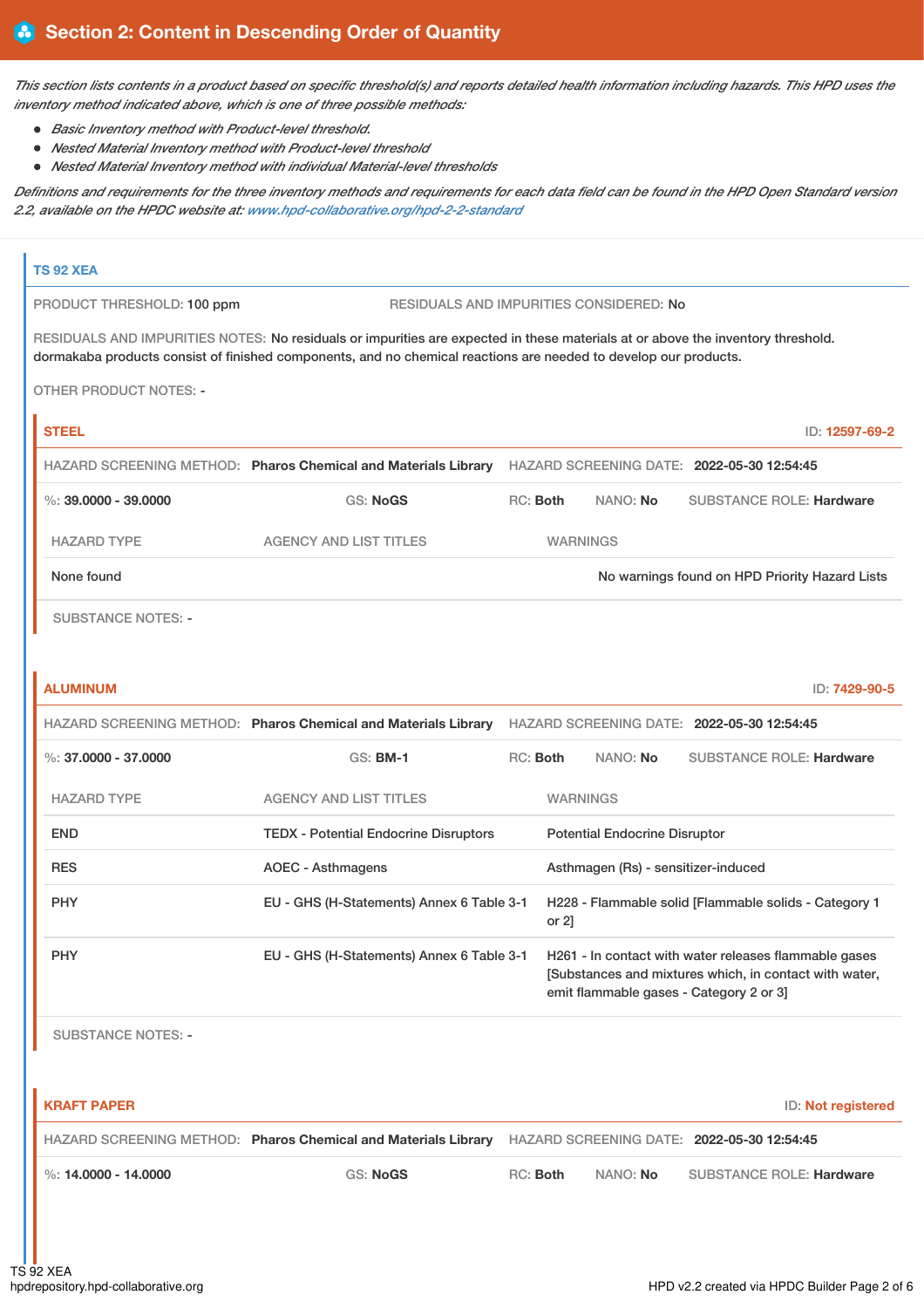#### None found No warnings found on HPD Priority Hazard Lists

SUBSTANCE NOTES: -

### **ZINC, ELEMENTAL** ID: **7440-66-6**

|                      | HAZARD SCREENING METHOD: Pharos Chemical and Materials Library |          |                 |                                      | HAZARD SCREENING DATE: 2022-05-30 12:54:46                                                                                                                       |
|----------------------|----------------------------------------------------------------|----------|-----------------|--------------------------------------|------------------------------------------------------------------------------------------------------------------------------------------------------------------|
| %: $4.0000 - 4.0000$ | <b>GS: LT-P1</b>                                               | RC: Both |                 | NANO: No                             | <b>SUBSTANCE ROLE: Hardware</b>                                                                                                                                  |
| <b>HAZARD TYPE</b>   | <b>AGENCY AND LIST TITLES</b>                                  |          | <b>WARNINGS</b> |                                      |                                                                                                                                                                  |
| <b>END</b>           | <b>TEDX - Potential Endocrine Disruptors</b>                   |          |                 | <b>Potential Endocrine Disruptor</b> |                                                                                                                                                                  |
| <b>MUL</b>           | German FEA - Substances Hazardous to<br>Waters                 |          |                 | Class 2 - Hazard to Waters           |                                                                                                                                                                  |
| <b>PHY</b>           | EU - GHS (H-Statements) Annex 6 Table 3-1                      |          |                 | gases - Category 1]                  | H260 - In contact with water releases flammable gases<br>which may ignite spontaneously [Substances and<br>mixtures which, in contact with water, emit flammable |
| <b>AQU</b>           | EU - GHS (H-Statements) Annex 6 Table 3-1                      |          |                 |                                      | H400 - Very toxic to aquatic life [Hazardous to the<br>aquatic environment (acute) - Category 1]                                                                 |
| <b>AQU</b>           | EU - GHS (H-Statements) Annex 6 Table 3-1                      |          | Category 1]     |                                      | H410 - Very toxic to aquatic life with long lasting effects<br>[Hazardous to the aquatic environment (chronic) -                                                 |
| <b>PHY</b>           | EU - GHS (H-Statements) Annex 6 Table 3-1                      |          |                 |                                      | H250 - Catches fire spontaneously if exposed to air<br>[Pyrophoric liquids: Pyrophoric solids - Category 1]                                                      |

SUBSTANCE NOTES: -

**LUBRICATING OILS** ID: **74869-22-0**

|                      |                                           | HAZARD SCREENING METHOD: Pharos Chemical and Materials Library HAZARD SCREENING DATE: 2022-05-30 12:54:46 |                 |                    |                                                                                                   |  |
|----------------------|-------------------------------------------|-----------------------------------------------------------------------------------------------------------|-----------------|--------------------|---------------------------------------------------------------------------------------------------|--|
| %: $4.0000 - 4.0000$ | $GS: LT-1$                                |                                                                                                           | <b>RC: UNK</b>  | NANO: No           | <b>SUBSTANCE ROLE: Lubricant</b>                                                                  |  |
| <b>HAZARD TYPE</b>   | <b>AGENCY AND LIST TITLES</b>             |                                                                                                           | <b>WARNINGS</b> |                    |                                                                                                   |  |
| CAN                  | <b>EU - REACH Annex XVII CMRs</b>         |                                                                                                           |                 |                    | Carcinogen Category 2 - Substances which should be<br>regarded as if they are Carcinogenic to man |  |
| CAN                  | <b>EU - Annex VI CMRs</b>                 |                                                                                                           |                 | on animal evidence | Carcinogen Category 1B - Presumed Carcinogen based                                                |  |
| <b>PBT</b>           | <b>EC - CEPA DSL</b>                      |                                                                                                           |                 | (PBITH) to humans  | Persistent, Bioaccumulative and inherently Toxic                                                  |  |
| <b>MUL</b>           | ChemSec - SIN List                        |                                                                                                           | Toxicant        |                    | CMR - Carcinogen, Mutagen &/or Reproductive                                                       |  |
| CAN                  | GHS - Australia                           |                                                                                                           | 1A or 1B]       |                    | H350 - May cause cancer [Carcinogenicity - Category                                               |  |
| CAN                  | EU - GHS (H-Statements) Annex 6 Table 3-1 |                                                                                                           | 1A or 1B]       |                    | H350 - May cause cancer [Carcinogenicity - Category                                               |  |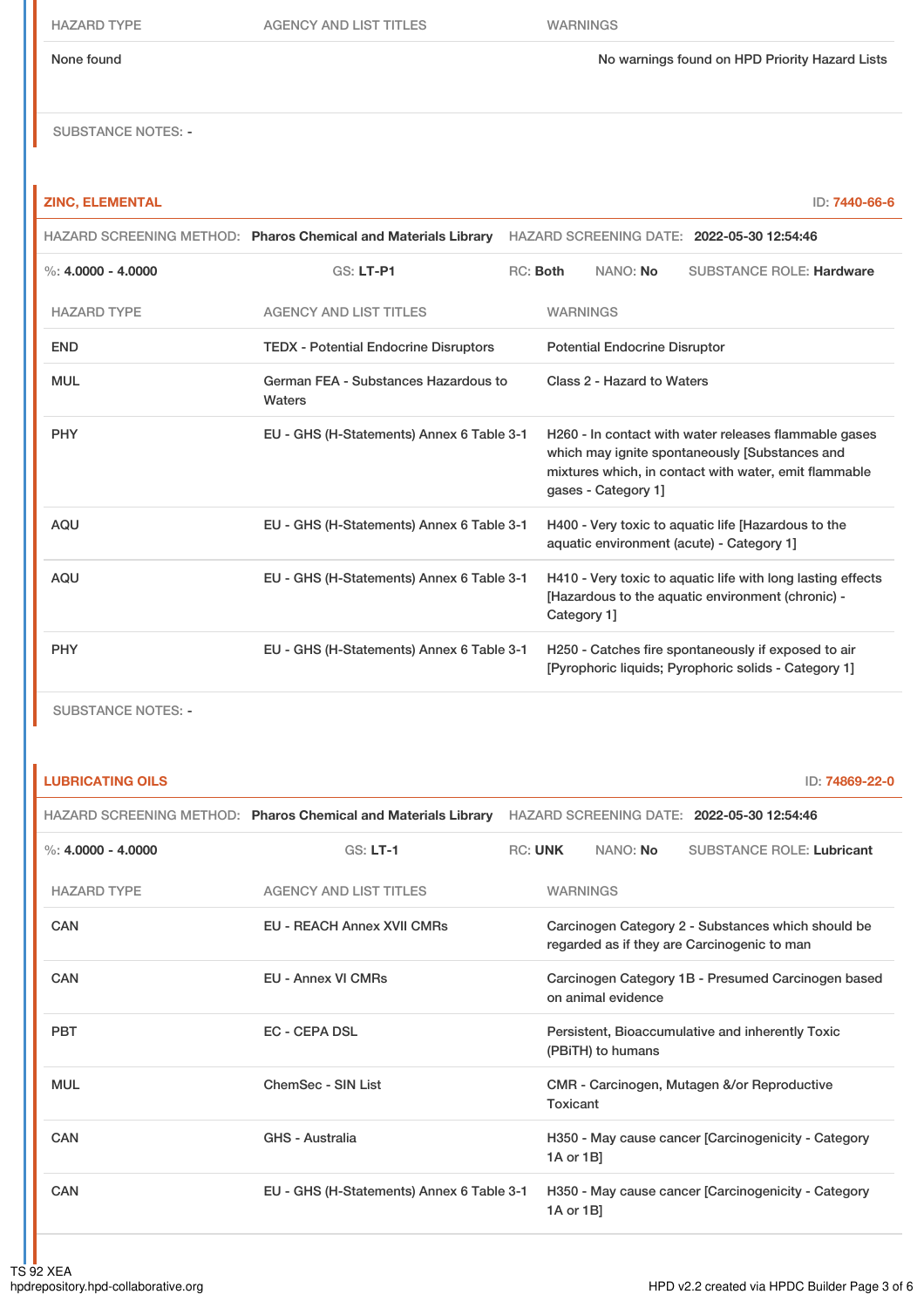| <b>SUBSTANCE NOTES: -</b> |  |
|---------------------------|--|
|---------------------------|--|

| <b>ABS RESIN</b>          |                                                                |                 |                 | ID: 9003-56-9                                  |
|---------------------------|----------------------------------------------------------------|-----------------|-----------------|------------------------------------------------|
|                           | HAZARD SCREENING METHOD: Pharos Chemical and Materials Library |                 |                 | HAZARD SCREENING DATE: 2022-05-30 12:54:47     |
| %: $2.0000 - 2.0000$      | <b>GS: LT-UNK</b>                                              | <b>RC: UNK</b>  | NANO: <b>No</b> | <b>SUBSTANCE ROLE: Hardware</b>                |
| <b>HAZARD TYPE</b>        | <b>AGENCY AND LIST TITLES</b>                                  | <b>WARNINGS</b> |                 |                                                |
| None found                |                                                                |                 |                 | No warnings found on HPD Priority Hazard Lists |
| <b>SUBSTANCE NOTES: -</b> |                                                                |                 |                 |                                                |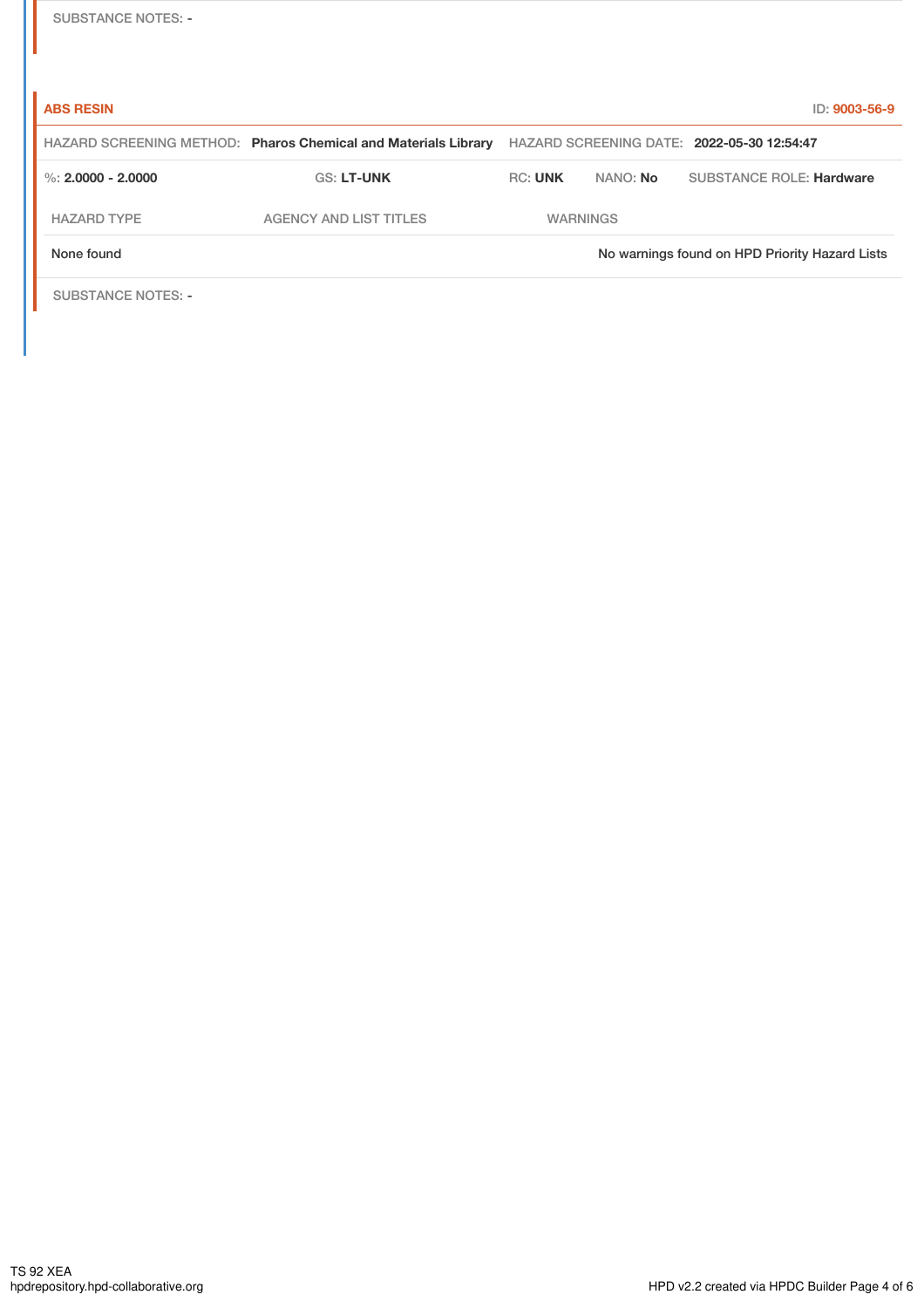This section lists applicable certification and standards compliance information for VOC emissions and VOC content. Other types of health or *environmental performance testing or certifications completed for the product may be provided.*

| <b>VOC EMISSIONS</b>                                        | N/A                                               |                       |
|-------------------------------------------------------------|---------------------------------------------------|-----------------------|
| CERTIFYING PARTY: Self-declared<br>APPLICABLE FACILITIES: - | ISSUE DATE: 2022-01-<br><b>EXPIRY DATE:</b><br>19 | CERTIFIER OR LAB: N/A |
| CERTIFICATE URL:                                            |                                                   |                       |

CERTIFICATION AND COMPLIANCE NOTES: This HPD is for a product that is NOT liquid/wet applied.

# **H** Section 4: Accessories

This section lists related products or materials that the manufacturer requires or recommends for installation (such as adhesives or fasteners), maintenance, cleaning, or operations. For information relating to the contents of these related products, refer to their applicable Health Product *Declarations, if available.*

No accessories are required for this product.

# **Section 5: General Notes**

dormakaba has resulted from the merger of the two well-established brands Dorma and Kaba, both known for their expertise in the area of smart and secure access solutions. Together we stand for more than 150 years of security and reliability. Our master brand dormakaba stands for our offering of products, solutions and services for secure access to buildings and rooms from a single source. Our global brand power supports us to become the trusted industry leader. For more information, please go to: www.dormakaba.com. The information contained in this HPD is to be used only as a voluntary information on our products. dormakaba makes no representation or warranty as to the completeness or accuracy of the information contained herein. The products and specifications set forth in this HPD are subject to change without notice and dormakaba disclaims any and all liability for such changes. The information contained herein is provided without warranties of any kind, either express or implied, and dormakaba disclaims any and all liability for typographical, printing, or production errors or changes affecting the specifications contained herein. dormakaba DISCLAIMS ALL WARRANTIES, EXPRESS OR IMPLIED, INCLUDING, BUT NOT LIMITED TO, THE IMPLIED WARRANTIES OF MERCHANTABILITY AND FITNESS FOR A PARTICULAR PURPOSE. IN NO EVENT WILL dormakaba BE LIABLE FOR ANY INCIDENTAL, INDIRECT OR CONSEQUENTIAL DAMAGES ARISING FROM THE SALE OR USE OF ANY PRODUCT. All sales of products shall be subject to dormakaba's applicable General Terms and Conditions, a copy of which will be provided by your local dormakaba organisation upon request.